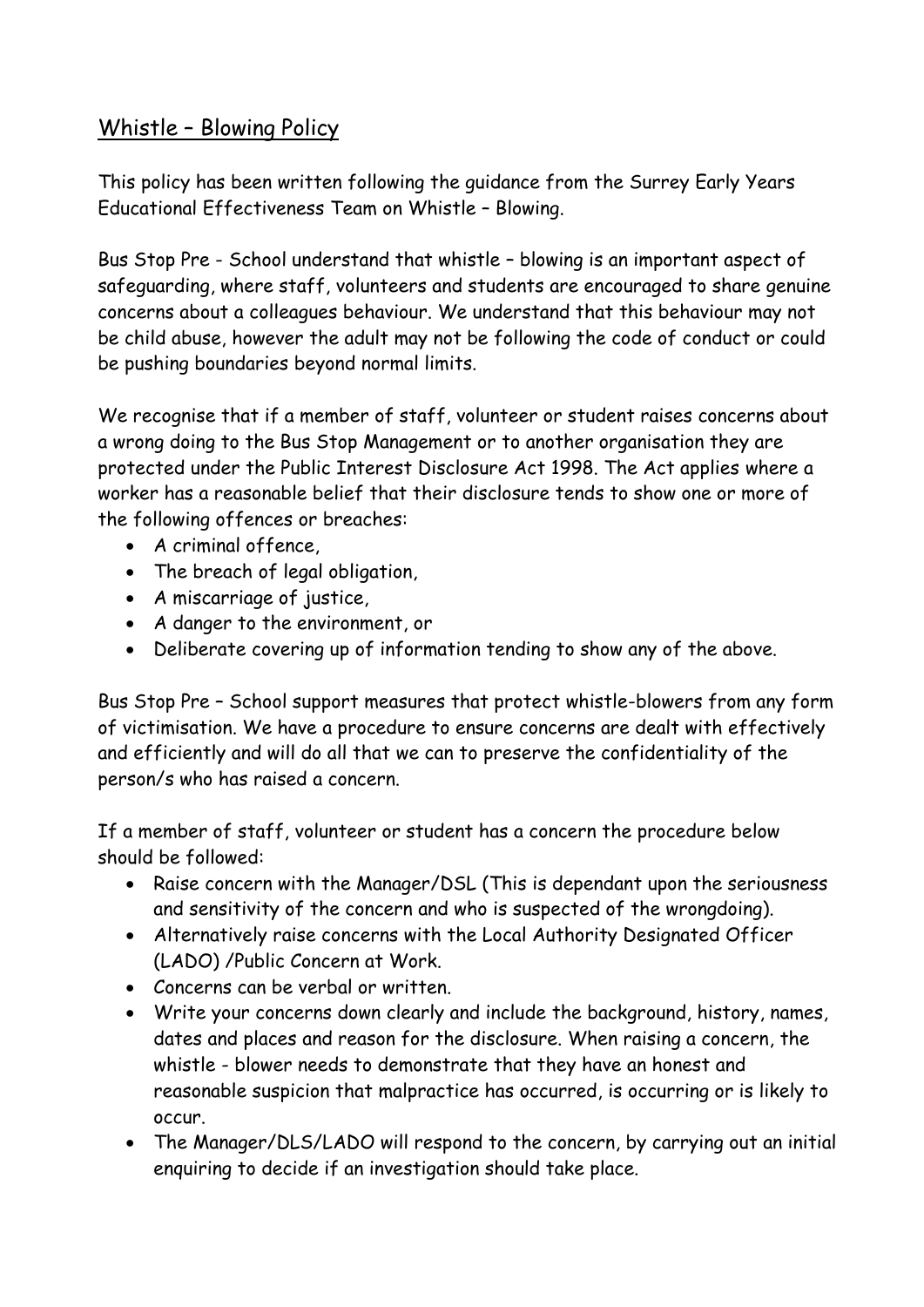- If the concern falls within the offences/breaches as listed previously these will be referred for consideration under those procedures.
- Concerns may be resolved by agreed actions without the need for investigation.
- If urgent action is required this will be taken before any investigation is carried out.
- Bus Stop Pre School will explain to the whistle blower how the concerns will be dealt with within 10 working days of the concern.

All concerns will be treated with confidence and every effort will be made not to reveal a staff members, volunteers or students identity. However, while making all reasonable efforts to maintain the confidentiality of the concern, at a certain stage in the investigation it will be necessary to make the origins of the concern known to the person or persons the allegations is against.

All concerns raised within the remit of the above procedure will be assessed to determine if the confidentiality extends to withholding the name of the complainant. There shall be a substantial reason for doing so, such as a real risk of personal harm. The complainant should be aware however, that their identity may be revealed by inference.

Bus Stop Pre – School accept that deciding to report a concern can be very difficult and uncomfortable. If a member of staff, volunteer or student makes an allegation in good faith, but it is not confirmed by the investigation, no action will be taken against him/her. If, however, a member of staff, volunteer or student makes an allegation frivolously, maliciously or for personal gain, disciplinary actions may be taken against them.

Also refer to Staff Hand book and the Safeguarding and Child Protection Policy and Procedure.

Ofsted Whistle – Blowing Hotline: Telephone: 0300 123 3155, Email: [whistleblowing@ofsted.gov.uk](mailto:whistleblowing@ofsted.gov.uk) Post: Ofsted, Piccadilly Gate, Store Street, Manchester, M1 2WD.

Protect - Speak up, Stop harm: Advice Line Telephone: 0203 117 2520 (option 1) Email:<https://protect-advice.org.uk/advice-line>